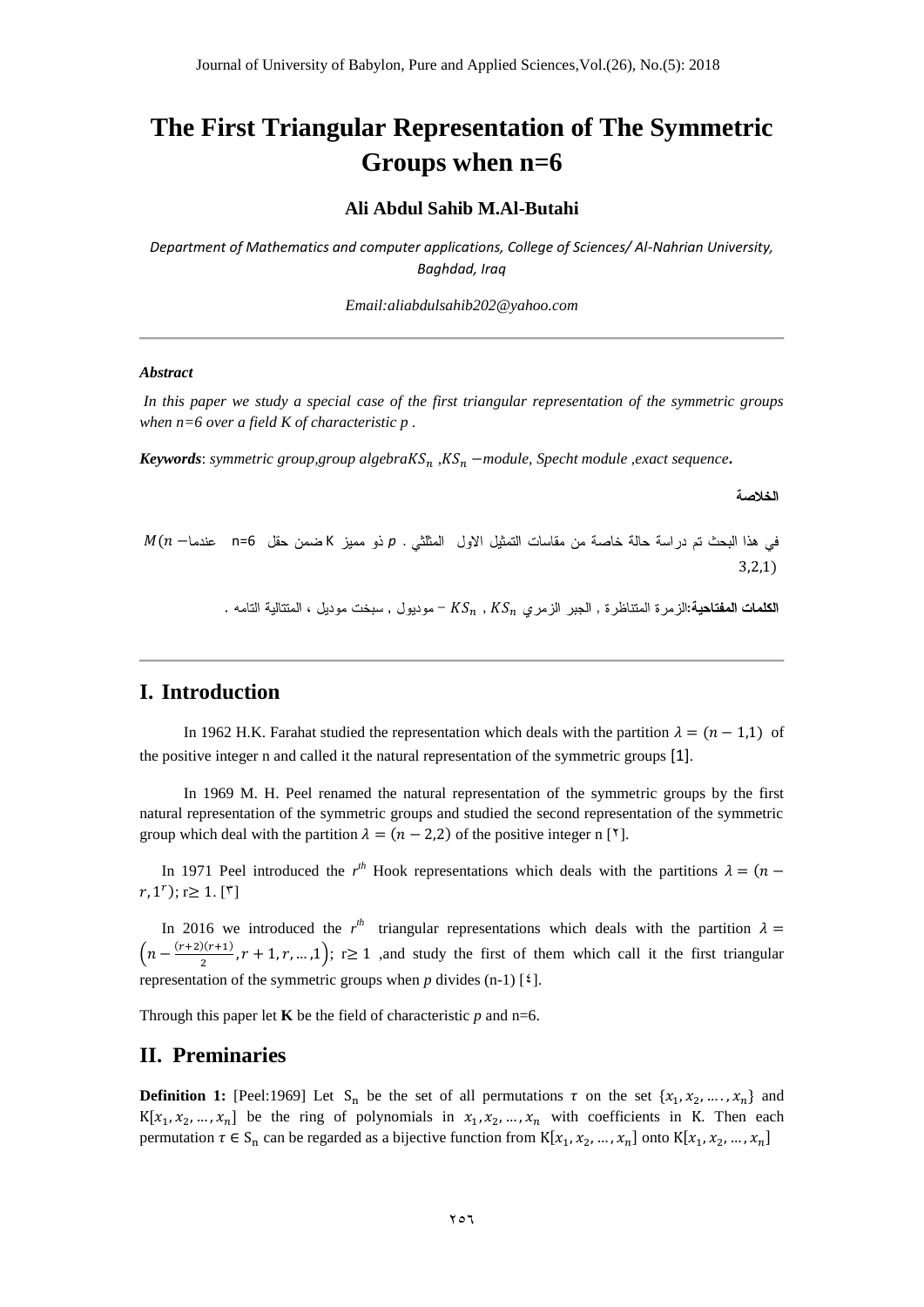defined by  $(f(x_1, x_2, ..., x_n)) = f(\tau(x_1), \tau(x_2), ..., \tau(x_n)) \forall f(x_1, x_2, ..., x_n) \in K[x_1, x_2, ..., x_n].$  Then  $KS_n$  forms a group algebra with respect to addition of functions, product of functions by scalars and composition of functions which is called the group algebra of the symmetric group  $S_n$ .

**Definition2:** [°] Let n be a positive integer then the sequence  $\lambda = (\lambda_1, \lambda_2, ..., \lambda_l)$  is called a partition of *n* if  $\lambda_1 \geq \lambda_2 \geq \cdots \geq \lambda_l > 0$  and  $\lambda_1 + \lambda_2 + \cdots + \lambda_l = n$ . Then the set  $D_{\lambda} = \{ (i, j) | i = 1, 2, ..., l; 1 \le j \le \lambda_i \}$  is called  $\lambda$  – diagram .And any bijective function  $\{x_1, x_2, ..., x_n\}$  is called a  $\lambda$ -tableau. A  $\lambda$ -tableau may be thought as an array consisting of l rows and  $\lambda_1$  columns of distinct variables  $t((i, j))$  where the variables occur in the first  $\lambda_i$  positions of the *i*<sup>th</sup> row and each variable  $t((i, j))$  occurs in the  $i<sup>th</sup>$  row and the  $j<sup>th</sup>$  column  $((i, j)$ -position)of the array.  $t((i, j))$  will be denoted by  $t(i, j)$  for each  $(i, j) \in D_{\lambda}$ . The set of all  $\lambda$ -tableaux will be denoted by  $T_{\lambda}$ . i.e  $T_{\lambda} = \{t | t \text{ is a } \lambda - \text{tableau}\}\$ . Then the function  $g: T_{\lambda} \to K[x_1, x_2, ..., x_n]$  which is defined by  $g(t) = \prod_{i=1}^{l} \prod_{i=1}^{\lambda_i} (t(i,j))$  $\prod_{i=1}^l \prod_{j=1}^{A_i} (t(i,j))^{i-1}$ ,  $\forall t \in T_\lambda$  is called the row position monomial function of  $T_\lambda$ , and for each  $\lambda$ -tableau t,  $g(t)$  is called the row position monomial of t. So  $M(\lambda)$  is the cyclic  $KS_n$  -module generated by  $g(t)$  over  $KS_n$ . [°]

# **III. The First Triangular Representation of**

In the beginning ,we define some denotations and state some theorems which we need them in this paper.

1)Let 
$$
\sigma_1(n) = \sum_{i=1}^n x_i
$$
.

2)Let  $\sigma_2(n) = \sum_{1 \le i < j \le n} x_i x_j$ .

3)Let  $C_l(n) = x_l^2 (\sigma_2(n) - \sum_{j=1}^n x_j)$ j  $; l = 1, 2, ..., n.$ 

We denote  $\overline{N}$  to be the  $KS_n$  module generated by  $C_1(n)$  over  $KS_n$ . The set  $B = \{ C_i(n) | i = 1, 2, ..., n \}$  is a *K*-basis for  $\overline{N} = K S_n C_1(n)$  and  $dim_K \overline{N} = n$ .

4)Let  $u_{ii}(n) = C_i(n) - C_i(n)$ ;

we denote  $\bar{N}_0$  the  $KS_n$  submodule of  $\bar{N}$  generated by  $u_{12}(n)$ .

5)Let  $\sigma_3(n) = \sum_{\substack{1 \le i < j \le n \\ k \ne i,j}} \sum_{k=1}^n x_i x_j x_k^2$ . Then  $\sum_{l=1}^n C_l(n) = \sigma_3(n)$  and  $dim_K(K\sigma_1(n))= dim_K(K\sigma_2(n))= dim_K(K\sigma_3(n)) = 1$ .  $K\sigma_1(n), K\sigma_2(n)$  and  $K\sigma_3(n)$  are all  $KS_n$ . modules, since  $\tau \sigma_k(n) = \sigma_k(n)$   $\forall$ 

**Definition 3**: The  $KS_n$ -module  $M(n - \frac{(r+2)(r+1)}{2})$  $\frac{f(r+1)}{2}$ ,  $r + 1$ ,  $r$ , ..., 1) defined by

$$
M\left(n - \frac{(r+2)(r+1)}{2}, r+1, r, \dots, 1\right) = KS_n x_1 x_2 \dots x_{r+1} x_{r+2}^2 \dots x_{2r+1}^2 x_{2r+2}^3 \dots x_m^{r+1}
$$

is called the *r*<sup>th</sup> triangular representation module of  $S_n$  over K, where  $n \geq \frac{(r+3)(r+2)}{2}$  $\frac{f(r+2)}{2}$  and m= $\frac{(r+3)(r+2)}{2}$ .

**Remark:** The first triangular representation module of  $S_n$  over K is the  $KS_n$  –module  $M(n-3,2,1)$ , the second triangular representation module of  $S_n$  over K is the  $KS_n$  -module  $M(n-6,3,2,1)$ , the third triangular representation module of  $S_n$  over K is the  $KS_n$  –module  $M(n - 10, 4, 3, 2, 1)$ , and so on.

**Theorem1:** The set  $B_0(n-3,2,1) = \{x_i x_i x_i^2 - x_1 x_2 x_3^2 | 1 \le i \le j \le n, 1 \le l \le n, l \ne i, j, (i, j, l) \ne j \}$  $(1,2,3)$  is a K-basis of  $M_0(n-3,2,1)$ , and  $dim_K M_0(n-3,2,1) = {n \choose 2}$  $\binom{n}{2}(n-2)-1$ ;  $n \ge 6$  [<sup>2</sup>]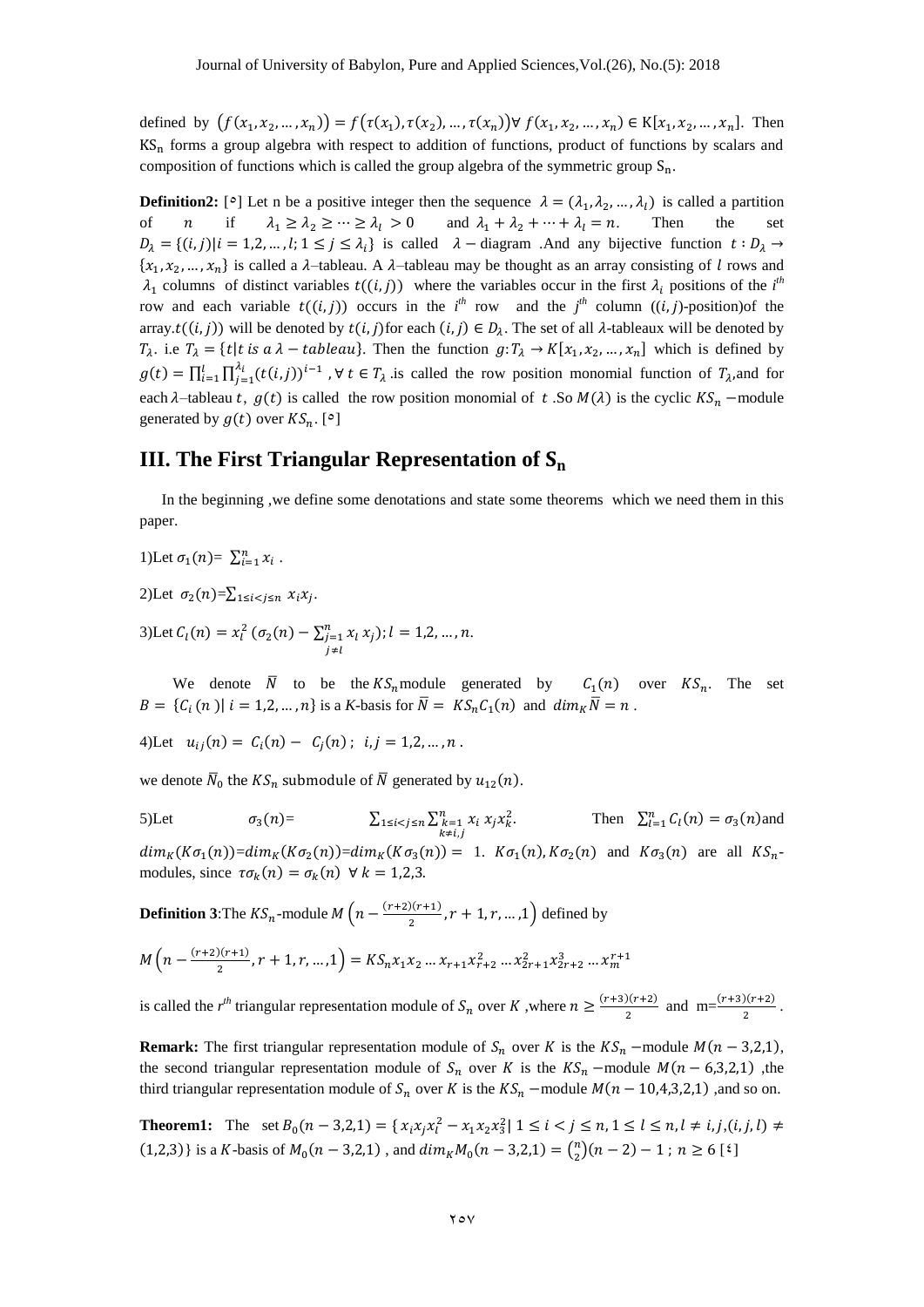**Theorem2:**  $\overline{N} = KS_n C_1(n)$  and  $M(n-1,1)$  are isomorphic over  $KS_n$ . [4]

**Proposition1**: If p does not divide n then  $\overline{N} = \overline{N}_0 \oplus K \sigma_3(n)$ . [4]

**Proposition 2:** If p does not divides n, then  $\overline{N}$  has the following two composition series

 $0 \subset \overline{N}_0 \subset \overline{N}$  and  $0 \subset K\sigma_3(n) \subset \overline{N}$ . [<sup>2</sup>]

### **Definitions 4:**

1) The  $KS_n$ -homomorphism  $d : M (n-3,2,1) \rightarrow M (n-2,2)$  is defined in terms of the partial operators by

$$
d\left(x_i x_j x_l^2\right) = \sum_{k=1}^n \frac{\partial^2}{\partial x_k^2} \left(x_i x_j x_l^2\right),
$$

2) The  $KS_n$ -homomorphism  $\bar{d}$  which is the restriction of d to  $M_0$  ( $n-3, 2, 1$ ). i.e.

$$
\bar{d}
$$
:  $M_0$  ( $n-3,2,1$  ).  $\rightarrow M_0$  ( $n-3,2$ ).

**Theorem 3:** The following sequence of  $KS_n$  – modules is exact

$$
0 \to Ker\,d \stackrel{i}{\to} M(n-3,2,1) \stackrel{d}{\to} M(n-2,2) \to 0 \dots \dots \dots (1) \,1^{\xi}
$$

**Corollary 2**: The dimension of kerd over K of the  $KS_n$  – homomorphism

$$
d: M(n-3.2.1) \to M(n-2.2) \text{ is } \frac{n(n-1)(n-3)}{2}. \qquad [1]
$$

**Corollary 3**: The following sequence of  $KS_n$  – modules is exact

$$
0 \to Ker d \xrightarrow{i} M_0(n-3,2,1) \xrightarrow{\bar{d}} M_0(n-2,2) \to 0 \dots (2) \quad [i]
$$

**Lemma 2**:  $dim_K S(n-3,2,1) = \frac{n(n-2)(n-4)}{2}$  $rac{2(n-4)}{3}$ .

**Proposition 3**:  $S(n-3,2,1)$  is a proper submodule of *kerd*. [<sup>2</sup>]

**Theorem4 :**If p=5 and n=6,then we get the following series:

$$
0 \subset \overline{N_0} \subset \overline{N} \subset KS_6y \ , \qquad 0 \subset K\sigma_3 \subset \overline{N} \subset KS_6y
$$

Where  $KS_6y = KS_6(x_1x_4x_3^2 - x_1x_2x_3^2)$ 

#### **Proof:**

Since  $\overline{N} = KS_n(C_1(n))$ , where  $C_1(n) = \sum_{1 \le i \le j \le n} x_i x_j x_1^2$ , then when n=6 we get

$$
C_1(6) = x_2 x_3 x_1^2 + x_2 x_4 x_1^2 + x_2 x_5 x_1^2 + x_2 x_6 x_1^2 + x_3 x_4 x_1^2 + x_3 x_5 x_1^2 + x_3 x_6 x_1^2 + x_4 x_5 x_1^2 + x_4 x_6 x_1^2
$$

Thus if p=5 and  $y = x_1 x_4 x_3^2 + x_1 x_2 x_3^2$  we get that

$$
((x_1x_2x_3) + (x_1x_3) + (x_1x_5x_3) + (x_1x_6x_3) + (x_1x_3)(x_4x_5) + (x_1x_3)(x_4x_6) + (x_1x_5x_3)(x_4x_6) -(x_1x_2x_3)(x_4x_5) + (x_1x_2x_3)(x_4x_6) + 4(x_1x_2x_6x_3)(x_4x_5) = (x_1x_2x_3)y + (x_1x_3)y + (x_1x_5x_3)y +(x_1x_6x_3)y + (x_1x_3)(x_4x_5)y + (x_1x_3)(x_4x_6)y + (x_1x_5x_3)(x_4x_6)y - (x_1x_2x_3)(x_4x_5)y +(x_1x_2x_3)(x_4x_6)y + 4(x_1x_2x_6x_3)(x_4x_5)y = x_2x_4x_1^2 - x_2x_3x_1^2 + x_3x_4x_1^2 - x_2x_3x_1^2 + x_4x_5x_1^2 -
$$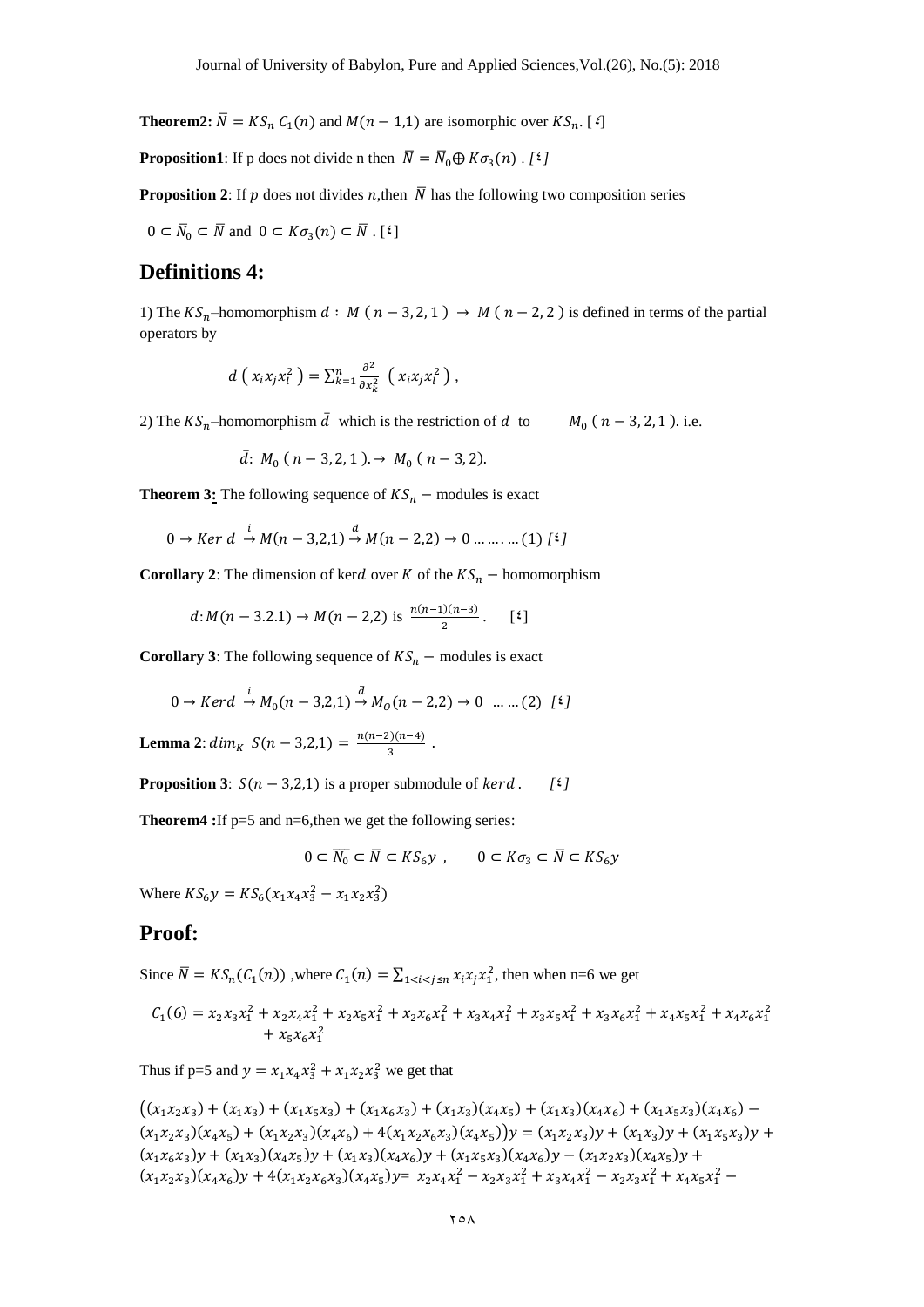$x_2x_5x_1^2 + x_4x_6x_1^2 - x_2x_6x_1^2 + x_3x_5x_1^2 - x_2x_3x_1^2 + x_3x_6x_1^2 - x_2x_3x_1^2 + x_5x_6x_1^2 - x_2x_5x_1^2 + x_2x_3x_1^2$  $x_2x_5x_1^2 + x_2x_6x_1^2 - x_2x_3x_1^2 + 4x_2x_5x_1^2 - 4x_2x_6x_1^2$  $x_2x_3x_1^2 + x_2x_4x_1^2 + x_2x_5x_1^2 + x_2x_6x_1^2 + x_3x_4x_1^2 + x_3x_5x_1^2 + x_3x_6x_1^2 + x_4x_5x_1^2 + x_4x_6x_1^2 + x_5x_6x_1^2 =$  $C_1(6)$ 

Hence  $C_1(6) \in KS_6y$  which implies that  $KS_6C_1(6) \subset KS_6y$ . *i.e* 

 $\overline{N} \subset KS_6y$ . Moreover since p=5 and n=6 then p dose not divide n and by [Al-Aamily:2016] we get the following two composite series:

 $0 \subset \overline{N}_0 \subset \overline{N}$  and  $0 \subset K\sigma_3 \subset \overline{N}$ 

Therefore if  $p=5$  and  $n=6$  we get the following two series:

$$
0 \subset \overline{N}_0 \subset \overline{N} \subset KS_6y \text{ and } 0 \subset K\sigma_3 \subset \overline{N} \subset KS_6y .
$$

**Theorem5:** We have the following series:

$$
0 \subset S(n-3,2,1) \subset KS_n w \subset \text{ker}d \subset M_0(n-3,2,1) \subset M(n-3,2,1).
$$

Where  $w = x_2 x_5 x_3^2 - x_2 x_4 x_3^2 - x_2 x_5 x_1^2 + x_2 x_4 x_1^2$ 

**Proof:** we have  $S(n-3,2,1) = \Delta(x_1, x_2, x_3) \Delta(x_4, x_5)$ .

Let 
$$
y = \Delta(x_1, x_2, x_3) \Delta(x_4, x_5) = (x_3 - x_2)(x_3 - x_1)(x_2 - x_1)(x_5 - x_4)
$$

$$
= x_2 x_5 x_3^2 - x_2 x_4 x_3^2 - x_3 x_5 x_2^2 + x_3 x_4 x_2^2 + x_1 x_5 x_2^2 - x_1 x_4 x_2^2 - x_1 x_5 x_3^2 + x_1 x_4 x_3^2 + x_3 x_5 x_1^2 - x_3 x_4 x_1^2 - x_2 x_5 x_1^2 + x_2 x_4 x_1^2
$$

$$
= (x_2 x_5 x_3^2 - x_2 x_4 x_3^2 - x_2 x_5 x_1^2 + x_2 x_4 x_1^2) + (x_3 x_4 x_2^2 - x_3 x_5 x_2^2 - x_3 x_4 x_1^2 + x_3 x_5 x_1^2) + (x_1 x_5 x_2^2 - x_1 x_4 x_2^2 - x_1 x_5 x_3^2 + x_1 x_4 x_3^2) \in K S_n w.
$$

Hence  $S(n-3,2,1) \subset KS_nw$ . Moreover by definition of *w* we get that  $dw = 0$ , thus  $KS_nw \subset \text{ker } d$ **.**Hence we get the following

 $0 \subset S(n-3,2,1) \subset KS_n w \subset ker d \subset M_0(n-3,2,1) \subset M(n-3,2,1).$ 

**Theorem6:**If n=6 then we get the following series:

$$
0 \subset S(3,2,1) \subset T \subset KS_6y \subset M_0(3,2,1) \subset M(3,2,1)
$$
  
Where  $T = KS_6(x_1x_3x_5^2 - x_1x_4x_5^2 + x_2x_4x_5^2 - x_2x_3x_5^2)$  and  

$$
KS_6y = KS_6(x_1x_4x_3^2 - x_1x_2x_3^2).
$$

**Proof:** Let 
$$
y = x_1 x_4 x_3^2 - x_1 x_2 x_3^2
$$
. If  $\tau_1 = (x_3 x_5), \tau_2 = (x_1 x_3 x_5) \in S_6$ .

Then we get that

$$
(\tau_2 - \tau_1)y = x_3x_4x_5^2 - x_2x_3x_5^2 + x_1x_2x_5^2 - x_1x_4x_5^2
$$
 which implies that  

$$
x_3x_4x_5^2 - x_2x_3x_5^2 + x_1x_2x_5^2 - x_1x_4x_5^2 \in KS_6y
$$
. Thus  $T \subset KS_6y$ .

Moreover we have if  $\sigma_1 = (x_3 x_4)(x_2 x_5)$ ,  $\sigma_2 = (x_3 x_4)(x_1 x_5) \in S_6$ . Then

$$
(i + \sigma_1 + \sigma_2)(x_1x_3x_5^2 - x_1x_4x_5^2 + x_2x_4x_5^2 - x_2x_3x_5^2) =
$$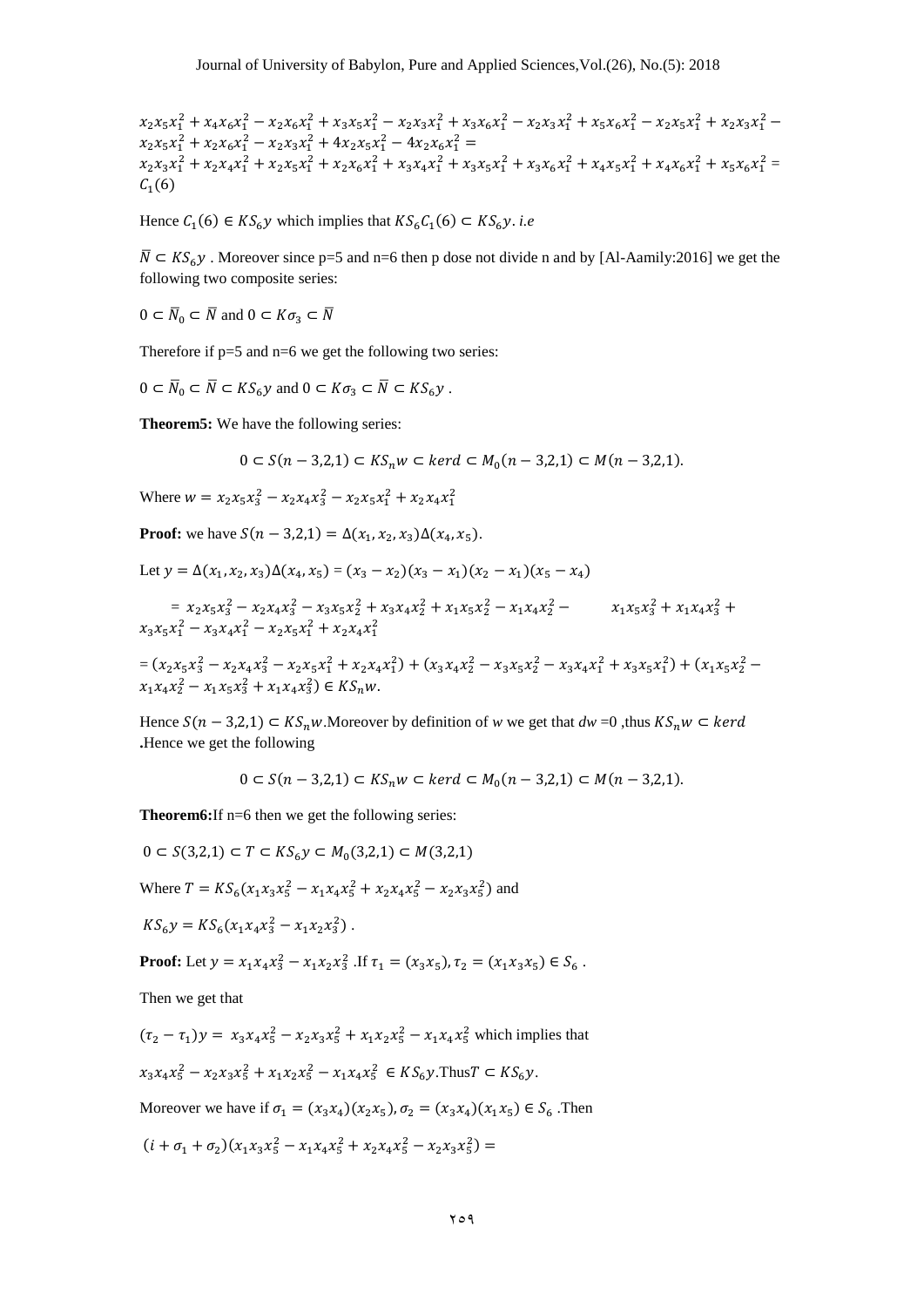$$
x_1x_3x_5^2 - x_1x_4x_5^2 + x_2x_4x_5^2 - x_2x_3x_5^2 + x_1x_4x_2^2 - x_1x_3x_2^2 + x_3x_5x_2^2 - x_4x_5x_2^2 + x_4x_5x_1^2 - x_3x_5x_1^2 + x_2x_3x_1^2 - x_2x_4x_1^2 =
$$

$$
(x_2 - x_1)(x_5 - x_1)(x_5 - x_2)(x_4 - x_3) = \Delta(x_1, x_2, x_5)\Delta(x_3, x_4)
$$

Which implies that  $\Delta(x_1, x_2, x_5) \Delta(x_3, x_4) \in T$ . Thus  $S(3,2,1) \subset T$ . By definition of y we have  $M_0$ (3,2,1) .Hence we get the following series  $0 \subset S(3,2,1) \subset T \subset KS_6y \subset M_0(3,2,1) \subset M(3,2,1)$ .

**Theorem7:** If n=6 then we have the following series:

- 1)  $0 \subset KS_6y_3 \subset KS_6y_6 \subset KS_6y_7 \subset M_0(3,2,1) \subset M(3,2,1)$
- 2)  $0 \subset KS_6y \subset KS_6y_2 \subset KS_6y_4 \subset KS_6y_7 \subset M_0(3,2,1) \subset M(3,2,1)$
- 3)  $0 \subset KS_6y_1 \subset KS_6y_5 \subset KS_6y_7 \subset M_0(3,2,1) \subset M(3,2,1)$ .
- 4)  $0 \subset KS_6y \subset KS_6y_2 \subset KS_6y_5 \subset KS_6y_7 \subset M_0(3,2,1) \subset M(3,2,1)$ Where  $y = x_1 x_4 x_3^2 - x_1 x_2 x_3^2$ ,  $y_1 = x_1 x_2 x_4^2 - x_1 x_2 x_3^2$ ,  $y_2 = x_2 x_4 x_6^2 - x_1 x_2 x_3^2$ ,  $y_3 = x_2 x_3 x_1^2 - x_1 x_2 x_3^2$ ,  $y_4 = x_2 x_4 x_1^2 - x_1 x_2 x_3^2$ ,  $y_5 = x_4 x_5 x_1^2 - x_1 x_2 x_3^2$ ,  $y_6 = x_5x_6x_4^2 - x_1x_2x_3^2$ ,  $y_7 = x_3x_5x_4^2 - x_1x_2x_3^2$ .

**Proof:** Let  $y_7 = x_3 x_5 x_4^2 - x_1 x_2 x_3^2$ . Then  $y_7 \in M_0(3,2,1)$  which implies that  $KS_6y_7 \subset M_0(3,2,1)$ . So if  $\tau_1 = (x_3x_5x_6)$ ,  $\tau_2 = (x_1x_6x_3x_2x_4x_5)$ ,  $\tau_3 = (x_1x_6x_5)(x_2x_4x_3) \in S_6$ , then we get  $(\tau_1 + \tau_2 - \tau_3)y$  $x_5x_6x_4^2 - x_1x_2x_3^2 = y_6$  which implies that  $y_6 \in KS_6y_7$ . Thus  $KS_6y_6 \subset KS_6y_7$ . Moreover if  $(x_1x_3) \in S_6$  then  $(i - \tau)y_6 = x_5x_6x_4^2 - x_1x_2x_3^2 - x_5x_6x_4^2 + x_2x_3x_1^2 = x_2x_3x_1^2 - x_1x_2x_3^2 = y_3$ . So  $y_3 \in KS_6y_6$ , thus  $KS_6y_3 \subset KS_6y_6$  and we get the following series  $M_0(3,2,1) \subset M(3,2,1)$ 

Now let  $y_4 = x_2 x_4 x_1^2 - x_1 x_2 x_3^2$ . Then if  $\tau = (x_2 x_4) \in S_6$  we get that  $(i - \tau)y_4 = x_1x_4x_3^2 - x_1x_2x_3^2 = y$ . Hence  $y \in KS_6y_4$  which implies that  $KS_6y \subset KS_6y_4$ . Moreover when  $\tau = (x_1x_5x_2x_3x_4) \in S_6$  we get that  $(i + \tau)y_7 = x_2x_4x_1^2 - x_1x_2x_3^2 = y_4$ . Thus  $y_4 \in KS_6y_7$  which implies that  $KS_6y_4 \subset KS_6y_7$ . Then we get  $KS_6y \subset KS_6y_4 \subset KS_6y_7$ . From other side if  $\tau_1 = (x_4x_6)$ ,  $\tau_2 = (x_1x_6x_5x_3) \in S_6$  we get (*t*  $(\tau_2)y_4 = x_2x_4x_6^2 - x_1x_2x_3^2 = y_2$  Thus  $KS_6y_2 \subset KS_6y_4$ . While when  $\rho_1 = (x_1x_2x_4)(x_3x_6)$ ,

 $(x_1x_4)(x_3x_6) \in S_6$  we get  $(\rho_1 - \rho_2)y_2 = x_1x_4x_3^2 - x_1x_2x_3^2 = y$ . Thus  $y \in KS_6y_2$  which implies that  $KS_6y \subset KS_6y_2$ . Therefore we get the following series

$$
0 \subset KS_6y \subset KS_6y_2 \subset KS_6y_4 \subset KS_6y_7 \subset M_0(3,2,1) \subset M(3,2,1) \; .
$$

If  $\tau_1 = (x_1 x_3 x_4)(x_2 x_6), \tau_2 = (x_1 x_2)(x_5 x_6), \tau_3 = (x_1 x_2) \in S_6$ . Then we get that  $(\tau_1 + \tau_2)y$  $x_4x_5x_1^2 - x_1x_2x_3^2 = y_5$  and  $(i - \tau_3)y_5 = x_4x_5x_1^2 - x_4x_5x_2^2 = (x_1x_4)(x_2x_5x_3)y_1$ . Hence and  $y_1 \in KS_6y_5$  which implies that  $KS_6y_1 \subset KS_6y_5 \subset KS_6y_7$ . Thus we get the following series  $0 \subset KS_6y_1 \subset KS_6y_5 \subset KS_6y_7 \subset M_0(3,2,1) \subset M(3,2,1)$ .

Also we have  $y_2 \in KS_6y_5$  since  $(i - (x_2x_6) + (x_1x_6x_5x_2))y_5 = y_2$  then

 $KS_6y_2 \subset KS_6y_5$ . Thus we get the following series

 $0 \subset KS_6y \subset KS_6y_2 \subset KS_6y_5 \subset KS_6y_7 \subset M_0(3,2,1) \subset M(3,2,1)$ .

Hence when n=6 we get the following series

- 1.  $0 \subset KS_6y_3 \subset KS_6y_6 \subset KS_6y_7 \subset M_0(3,2,1) \subset M(3,2,1)$
- 2.  $0 \subset KS_6y \subset KS_6y_2 \subset KS_6y_4 \subset KS_6y_7 \subset M_0(3,2,1) \subset M(3,2,1)$
- 3.  $0 \subset KS_6y_1 \subset KS_6y_5 \subset KS_6y_7 \subset M_0(3,2,1) \subset M(3,2,1)$ .
- 4.  $0 \subset KS_6y \subset KS_6y_2 \subset KS_6y_5 \subset KS_6y_7 \subset M_0(3,2,1) \subset M(3,2,1)$

**Theorem8:** If n=6 and p=5 then we get the following series:

1.  $0 \subset \overline{N}_0 \subset \overline{N}_0 \oplus S_6(3,2,1) \subset \overline{N} \oplus S_6(3,2,1) \subset \overline{N} \oplus KS_6w \subset \overline{N} \oplus kerd \subset M_0(3,2,1) \subset$  $M(3,2,1)$ .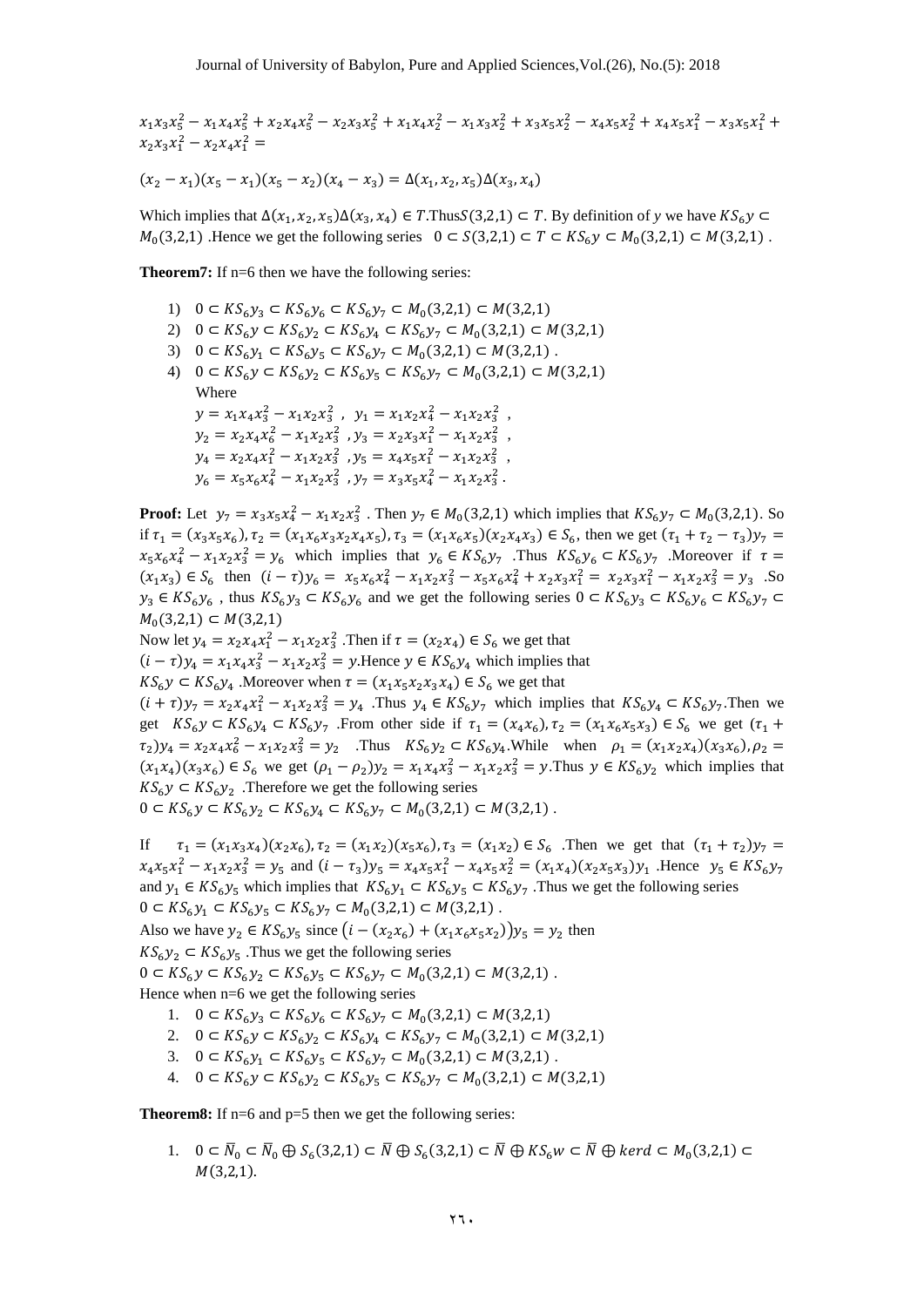2.  $0 \subset S_6(3,2,1) \subset \overline{N}_0 \oplus S_6(3,2,1) \subset \overline{N} \oplus S_6(3,2,1) \subset \overline{N} \oplus K S_6 w \subset \overline{N} \oplus$  $M_0(3,2,1) \subset M(3,2,1).$ 

3.  $0 \subset K\sigma_3 \subset K\sigma_3 \oplus S_6(3,2,1) \subset \overline{N} \oplus S_6(3,2,1) \subset \overline{N} \oplus KS_6w \subset \overline{N} \oplus kerd \subset M_0(3,2,1) \subset$  $M(3,2,1)$ .

4.  $0 \subset S_6(3,2,1) \subset K\sigma_3 \oplus S_6(3,2,1) \subset \overline{N} \oplus S_6(3,2,1) \subset \overline{N} \oplus K S_6 w \subset \overline{N} \oplus$  $M_0(3,2,1) \subset M(3,2,1)$ .

- 5.  $0 \subset \overline{N}_0 \subset \overline{N}_0 \oplus S_6(3,2,1) \subset \overline{N}_0 \oplus KS_6w \subset \overline{N}_0 \oplus kerd \subset \overline{N} \oplus kerd \subset M_0(3,2,1) \subset$  $M(3,2,1)$ .
- 6.  $0 \subset S_6(3,2,1) \subset \overline{N}_0 \oplus S_6(3,2,1) \subset \overline{N}_0 \oplus KS_6w \subset \overline{N}_0 \oplus kerd \subset \overline{N} \oplus$  $M_0(3,2,1) \subset M(3,2,1).$
- 7.  $0 \subset K\sigma_3 \subset K\sigma_3 \oplus S_6(3,2,1) \subset K\sigma_3 \oplus KS_6w \subset K\sigma_3 \oplus kerd \subset \overline{N} \oplus kerd \subset M_0(3,2,1) \subset$  $M(3,2,1)$ .
- 8.  $0 \subset S_6(3,2,1) \subset K\sigma_3 \oplus S_6(3,2,1) \subset K\sigma_3 \oplus KS_6w \subset K\sigma_3 \oplus \text{ker }d \subset \overline{N} \oplus$  $M_0(3,2,1) \subset M(3,2,1).$

**Proof:** Since  $\overline{N} = KS_n(C_1(n))$ , where  $C_1(n) = \sum_{1 \le i \le j \le n} x_i x_j x_i^2$ . Then the sum of coefficients is  $n(n-1)(n-2)$  $\frac{L(1)(n-2)}{2}$  which implies that  $\overline{N} \subset M_0(3,2,1)$ . Moreover we have  $d(C_1(n)) = 2\sum_{1}$ 0. Thus we get that  $\overline{N} \cap \text{ker } d = 0.$  By [Al-Aamily:2016] we have if  $p \neq 2$  and p divides  $(n - 1)$ then we have the following series:

1)  $0 \subset \overline{N}_0 \subset \overline{N} \subset \overline{N} \oplus \ker d \subset M_0(n-3,2,1) \subset M(n-3,2,1)$ . 2)  $0 \subset \overline{N}_0 \subset \overline{N}_0 \oplus \ker d \subset \overline{N} \oplus \ker d \subset M_0(n-3,2,1) \subset$  $M(n - 3,2,1)$ 3)  $0 \subset K\sigma_3 \subset K\sigma_3 \oplus \ker d \subset \overline{N} \oplus \ker d \subset M_0(n-3,2,1) \subset M(n-3,2,1).$ 4)  $0 \subset K\sigma_3 \subset \overline{N} \subset \overline{N} \oplus \ker d \subset M_0(n-3,2,1) \subset M(n-3,2,1)$ .

5)  $0 \subset \ker d \subset \overline{N}_0 \oplus \ker d \subset \overline{N} \oplus \ker d \subset M_0(n-3,2,1) \subset M(n-3,2,1)$ .

6)  $0 \subset \text{ker } d \subset K\sigma_3 \oplus \text{ker } d \subset \overline{N} \oplus \text{ker } d \subset M_0(n-3,2,1) \subset M(n-3,2,1).$ 

Therefore by Theorem 1 and Theorem 2 we get the following series:

 $1.0 \subset \overline{N}_0 \subset \overline{N}_0 \oplus S_6(3,2,1) \subset \overline{N} \oplus S_6(3,2,1) \subset \overline{N} \oplus KS_6w \subset \overline{N} \oplus \text{~ker}d \subset M_0(3,2,1) \subset$  $M(3,2,1)$ .

2.  $0 \subset S_6(3,2,1) \subset \overline{N}_0 \oplus S_6(3,2,1) \subset \overline{N} \oplus S_6(3,2,1) \subset \overline{N} \oplus K S_6 w \subset \overline{N} \oplus$  $M_0(3,2,1) \subset M(3,2,1).$ 

3.  $0 \subset K\sigma_3 \subset K\sigma_3 \oplus S_6(3,2,1) \subset \overline{N} \oplus S_6(3,2,1) \subset \overline{N} \oplus KS_6w \subset \overline{N} \oplus kerd \subset M_0(3,2,1) \subset$  $M(3,2,1)$ .

4.  $0 \subset S_6(3,2,1) \subset K\sigma_3 \oplus S_6(3,2,1) \subset \overline{N} \oplus S_6(3,2,1) \subset \overline{N} \oplus K S_6 w \subset \overline{N} \oplus$  $M_0(3,2,1) \subset M(3,2,1)$ .

 $5.0 \subset \overline{N}_0 \subset \overline{N}_0 \oplus S_6(3,2,1) \subset \overline{N}_0 \oplus KS_6w \subset \overline{N}_0 \oplus kerd \subset \overline{N} \oplus kerd \subset M_0(3,2,1) \subset$  $M(3,2,1)$ .

 $(6.0 \subset S_6(3,2,1) \subset \overline{N}_0 \oplus S_6(3,2,1) \subset \overline{N}_0 \oplus KS_6w \subset \overline{N}_0 \oplus kerd \subset \overline{N} \oplus kerd \subset M_0(3,2,1) \subset$  $M(3,2,1)$ .

 $7.0 \subset K\sigma_3 \subset K\sigma_3 \oplus S_6(3,2,1) \subset K\sigma_3 \oplus KS_6w \subset K\sigma_3 \oplus kerd \subset \overline{N} \oplus kerd \subset M_0(3,2,1) \subset$  $M(3,2,1)$ .